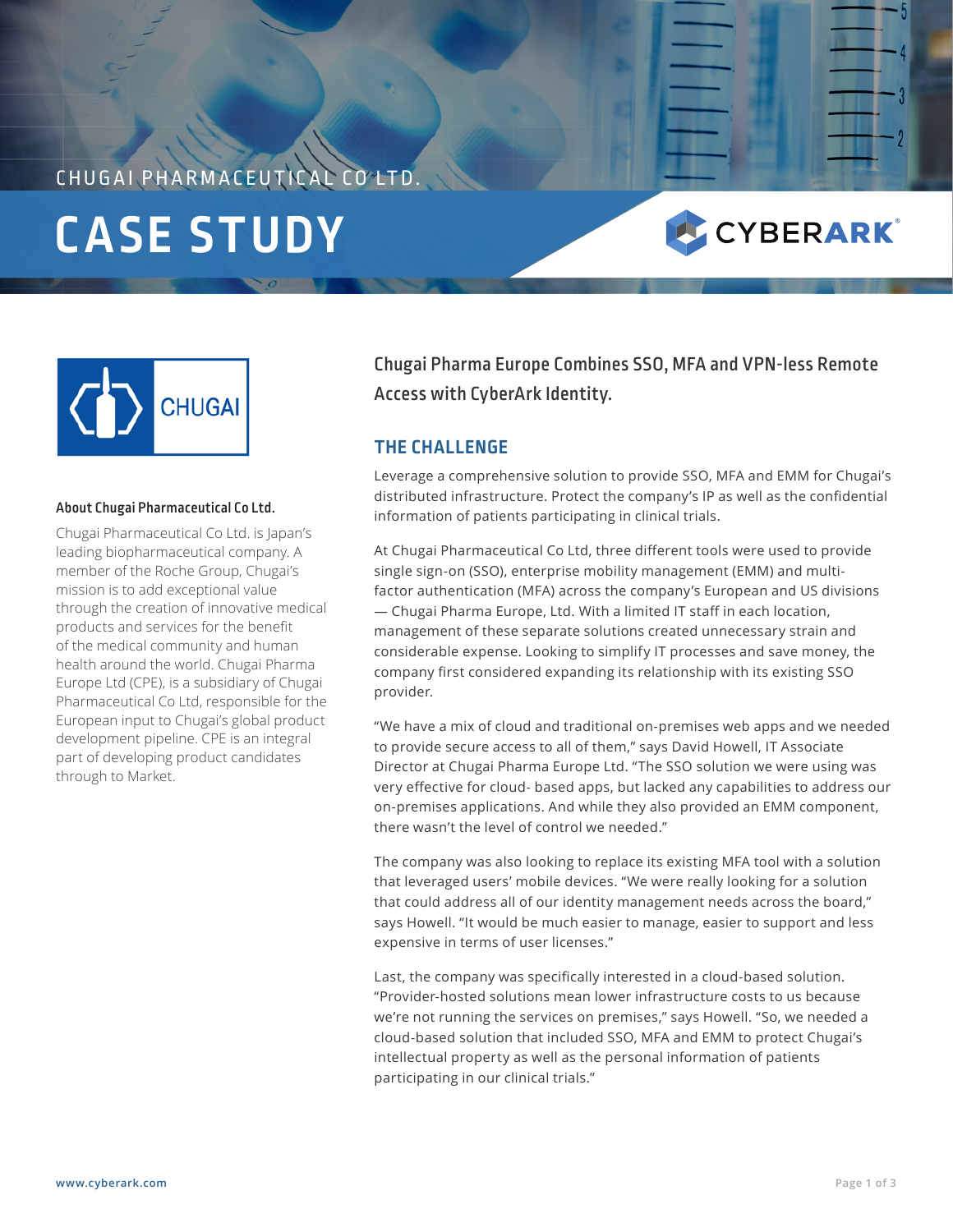

## **THE SOLUTION**

Chugai (Europe and North America) selected CyberArk Workforce Identity to replace three disconnected tools already in use in the company. Key to the decision was Workforce Identity's ability to manage both web and on- premises app access.

Chugai discovered CyberArk Identity because it was included in the Gartner Magic Quadrant, along with several competitive solutions. "I studied the Gartner material to understand industry and analyst perspectives," says Howell. "I looked at several of solutions, but when I took EMM and MFA into consideration, and the fact that Workforce Identity would cover both cloud and on-prem apps, I really didn't need to look any further."

During the evaluation process, Howell was particularly impressed by CyberArk Identity's on-premises App Gateway, which delivers secure remote access to internal web apps like SharePoint without the need for a VPN. "Traditionally we've granted access to internal resources through VPNs, which works for laptops because they're easily installed and relatively simple to use," he says. "But we were challenged with providing that same access for the mobile devices used in the field."

With the CyberArk Identity App Gateway, companies can encrypt and tunnel secure connections to on-premises applications without a VPN or the need to open ports in the firewall. Whether apps are in the cloud or on-premises, users get secure one-click access, and IT gets policy-based control and visibility without having to configure endpoint devices.

"The CyberArk Identity App Gateway allows us to provide mobile access to onpremises systems like annual leave and finance right out of the box without any network changes — it was just a matter of clicking a check box in the app and then setting up a DNS connection," says Howell. "Configuring additional policies like MFA requirements was also straightforward. It gave us a quick and easy deployment that also allowed us to phase out some of the VPNs we were using."

# **THE RESULTS**

The company has replaced three costly products with a single, cost-effective solution to fully address SSO, MFA and EMM requirements. Strain on IT resources has been alleviated. Centralized identity management has simplified policy enforcement across all apps and devices. Patient data is protected.

After a detailed testing phase, Chugai rolled out Identity Service to a pilot group of users in the UK. "We had a quick meeting with CyberArk Professional Services where they created our account, talked us through the various settings and trained us to configure apps and policies," says Howell. "They walked me through the first cloud connector set up and the rest we did ourselves. With just a basic understanding of SAML and WS-Federation, it's a fairly simple process."

"We had a quick meeting with CyberArk Professional Services where they created our account, talked us through the various settings and trained us to configure apps and policies."

**David Howell**,IT Associate Director at Chugai Pharma Europe Ltd.